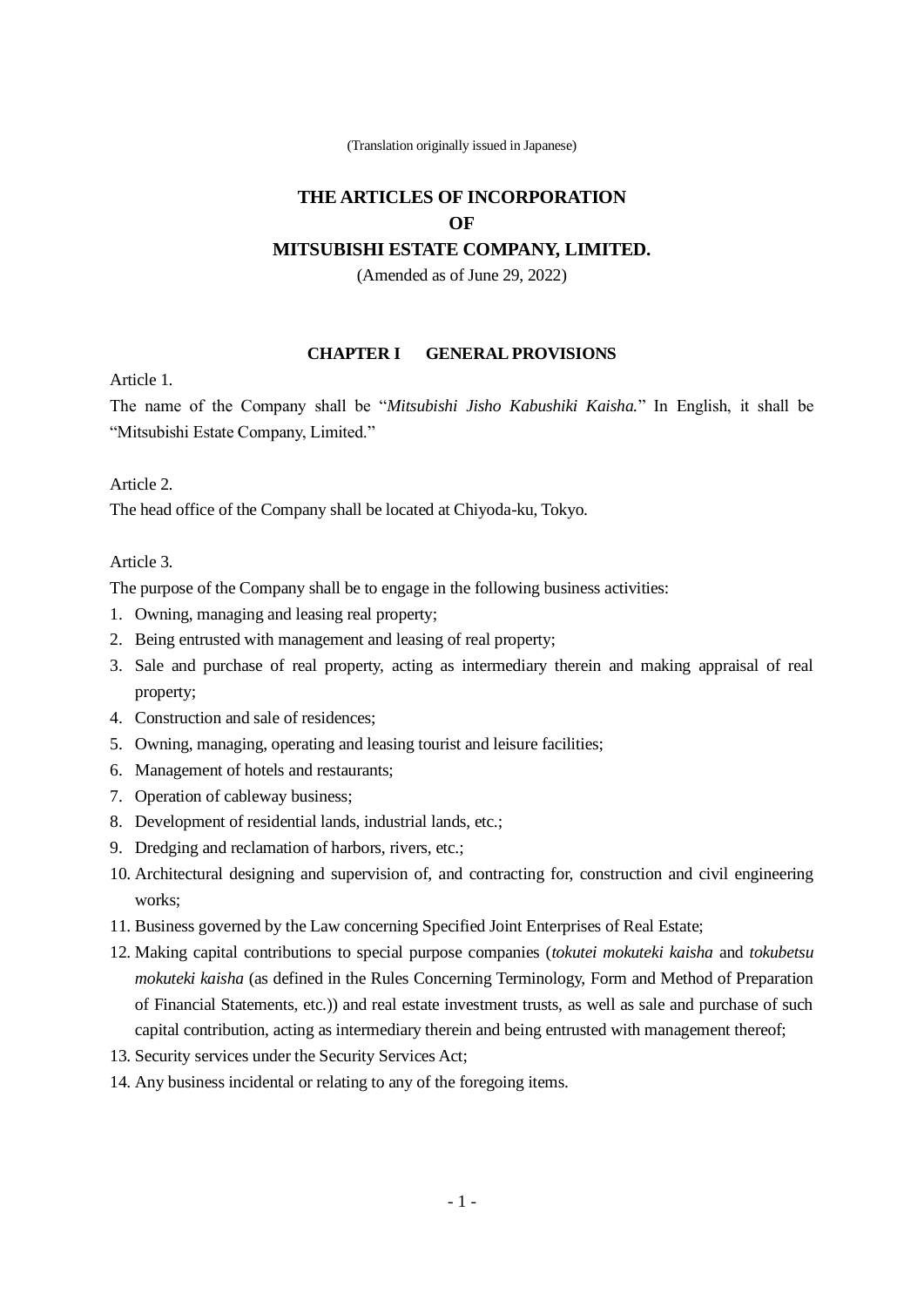## Article 4.

The Company, being a company with Nominating Committee, etc., shall establish the Board of Directors, Nominating Committee, Audit Committee, Remuneration Committee, Corporate Executive Officers and Independent Accounting Auditors in addition to the general meeting of shareholders and the Directors.

## Article 5.

Public notices of the Company shall be given in an electronic method; provided, however, that they shall be given in the *Nihon Keizai Shimbun* in case such an electronic method is not available due to any unavoidable reason.

## **CHAPTER II SHARES**

## Article 6.

The total number of shares authorized to be issued by the Company shall be one billion nine hundred and eighty million (1,980,000,000).

The number of shares constituting one unit of shares shall be one hundred(100).

## Article 7.

The Company may, by a resolution of the Board of Directors, purchase shares of the Company through market transactions and any other means.

## Article 8.

A shareholder holding shares not constituting a full unit may request that the Company sell him/her such amount of shares which will, when added together with the shares not constituting a full unit held by him/her, constitute one full unit of stock (hereinafter referred to as "Sale") in accordance with the Share Handling Regulations adopted by the Board of Directors.

## Article 9.

Shareholders who hold shares not constituting a full unit of the Company shall not be allowed to exercise any rights other than those below-mentioned in respect of such shares not constituting a full unit.

- 1. Rights provided for in each item in Article 189, Paragraph 2, of the Company Law;
- 2. Right for requesting under the provision of Article 166, Paragraph 1 of the Company Law;
- 3. Right for receiving allotment of offered shares and offered stock acquisition rights, in proportion to the number of shares held;
- 4. Right for requesting Sale of shares not constituting a full unit, as stipulated in the preceding Article.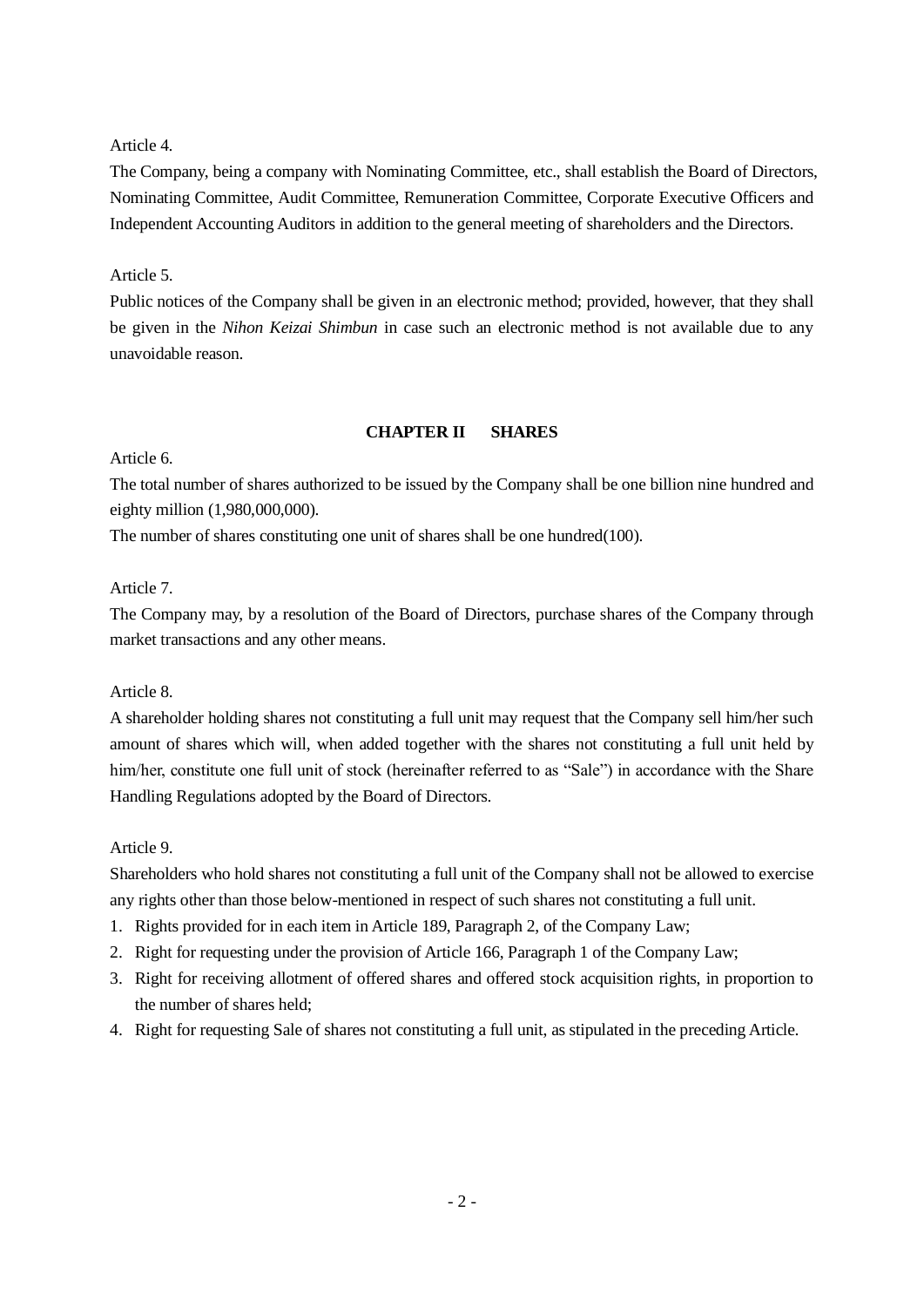## Article 10.

The Company shall appoint a transfer agent in respect of shares.

The transfer agent and its handling office shall be decided by a resolution of the Board of Directors and shall be announced by public notice.

The register of shareholders and the register of stock acquisition rights of the Company shall be kept at the handling office of the transfer agent, and the Company shall cause the transfer agent to handle the business pertaining to shares and stock acquisition rights, such as the registration or record of the register of shareholders and the register of stock acquisition rights, as well as the purchase and Sale of shares not constituting a full unit, etc., and the Company shall not handle the above matters directly.

## Article 11.

Unless otherwise provided by laws or ordinances or in these Articles of Incorporations, the procedures in respect of shares of the Company shall be governed by the Share Handling Regulations.

## Article 12.

The shareholders whose names are registered or recorded in the last register of shareholders at the end of each business year shall be entitled to exercise their rights at the ordinary meetings of shareholders concerning the relevant year.

Regardless of the preceding paragraph or other parts of these Articles of Incorporation, the Company may, when necessary, upon giving prior public notice specifying a certain date pursuant to a resolution of the Board of Directors, deem the shareholders or the registered pledgees whose names are registered or recorded in the last register of shareholders at such date those entitled to exercise their rights.

## **CHAPTER III GENERAL MEETINGS OF SHAREHOLDERS**

#### Article 13.

An ordinary general meeting of shareholders shall be convened in June every year, and extraordinary general meetings of shareholders shall be convened as necessary.

## Article 14.

Unless otherwise provided by laws or ordinances, general meetings of shareholders shall be convened by the Director predetermined by the Board of Directors. Should the Director be unable to act, one of the other Directors shall convene the general meeting in accordance with an order of priority predetermined by a resolution of the Board of Directors.

## Article 15.

The President and Chief Executive Officer shall act as chairman at all general meetings of shareholders. Should the President and Chief Executive Officer be unable to act, one of the other Corporate Executive Officers or Directors shall so act in accordance with an order of priority predetermined by a resolution of the Board of Directors.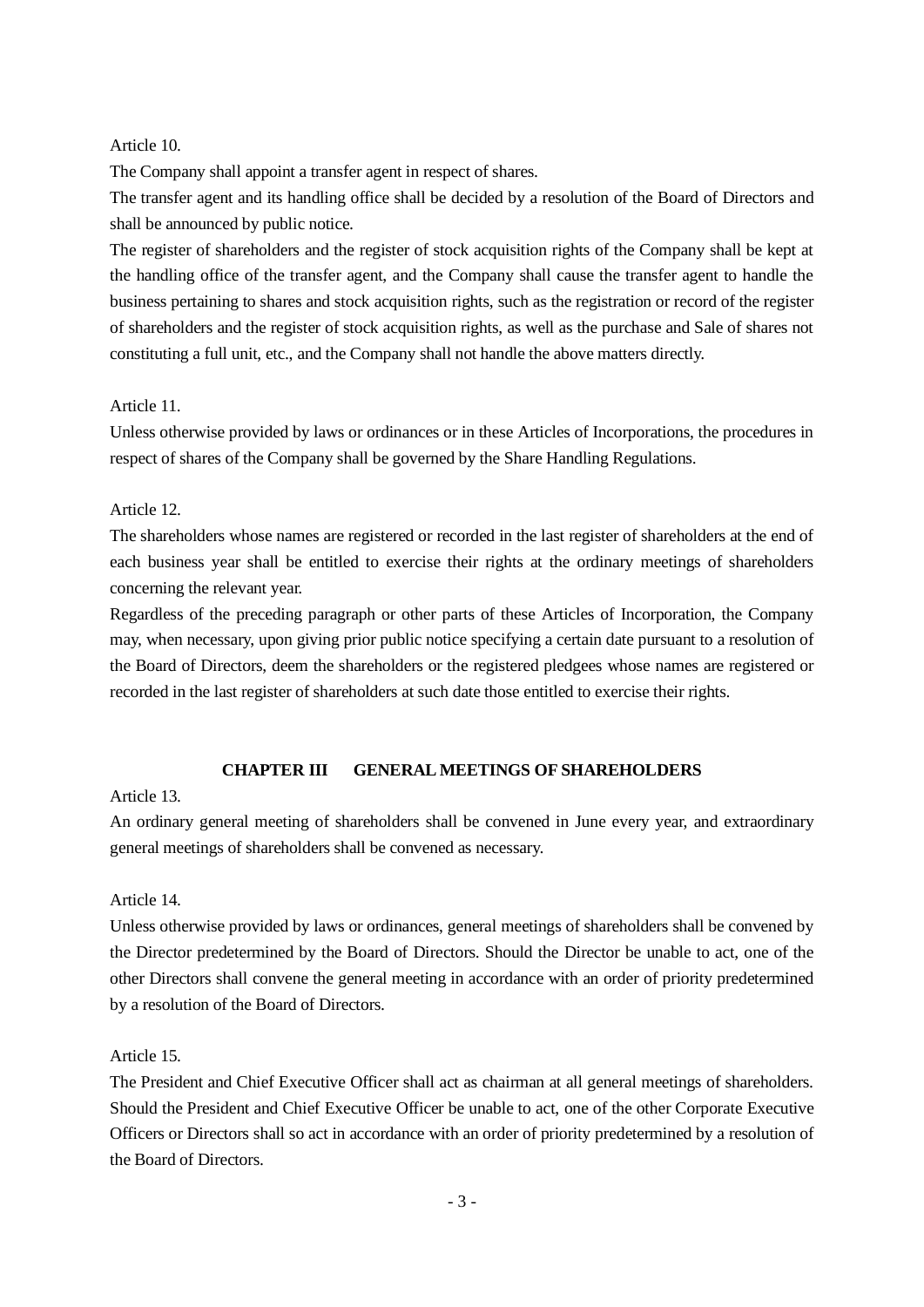#### Article 16.

- 1. Upon convening a general meeting of shareholders, the Company shall take measures for providing information that constitutes the content of reference documents for the general meeting of shareholders, etc. in electronic format.
- 2. Among items for which the measures for providing information in electronic format will be taken, the Company may exclude all or some of those items designated by the Ministry of Justice Ordinance from statements in the paper-based documents to be delivered to shareholders who requested the delivery of paper-based documents by the record date of voting rights.

#### Article 17.

Unless otherwise provided by laws or ordinances or in these Articles of Incorporation, all resolutions of general meetings of shareholders shall be adopted by a majority of the voting rights of the shareholders entitled to exercise their voting rights present or represented thereat.

Unless otherwise provided for in these Articles of Incorporation, the resolution provided for in Article 309, Paragraph 2 of the Company Law shall be passed by an affirmative vote of not less than two-thirds of the voting rights held by shareholders present and entitled to exercise their voting rights, where shareholders present shall hold shares representing not less than one-third of the total number of voting rights of all shareholders entitled to exercise their voting rights.

#### Article 18.

A shareholder of the Company may exercise his/her voting rights through one (1) proxy who is also a shareholder of the Company having voting rights.

In the case of the preceding paragraph, in each case the shareholder or his/her proxy shall submit a document evidencing a power of attorney to the Company at the relevant general meeting of shareholders.

## **CHAPTER IV DIRECTORS AND BOARD OF DIRECTORS**

#### Article 19.

The Company shall have not more than eighteen (18) Directors, and Directors shall be elected at general meetings of shareholders.

A resolution for the election of Directors shall be adopted at a general meeting of shareholders by an affirmative vote of a majority of the voting rights held by shareholders present and entitled to exercise their voting rights, where shareholders present shall hold shares representing not less than one-third of the total number of voting rights of all shareholders entitled to exercise their voting rights.

The election of Directors shall not be conducted by cumulative voting.

#### Article 20.

The term of office of a Director shall expire upon conclusion of the ordinary general meeting of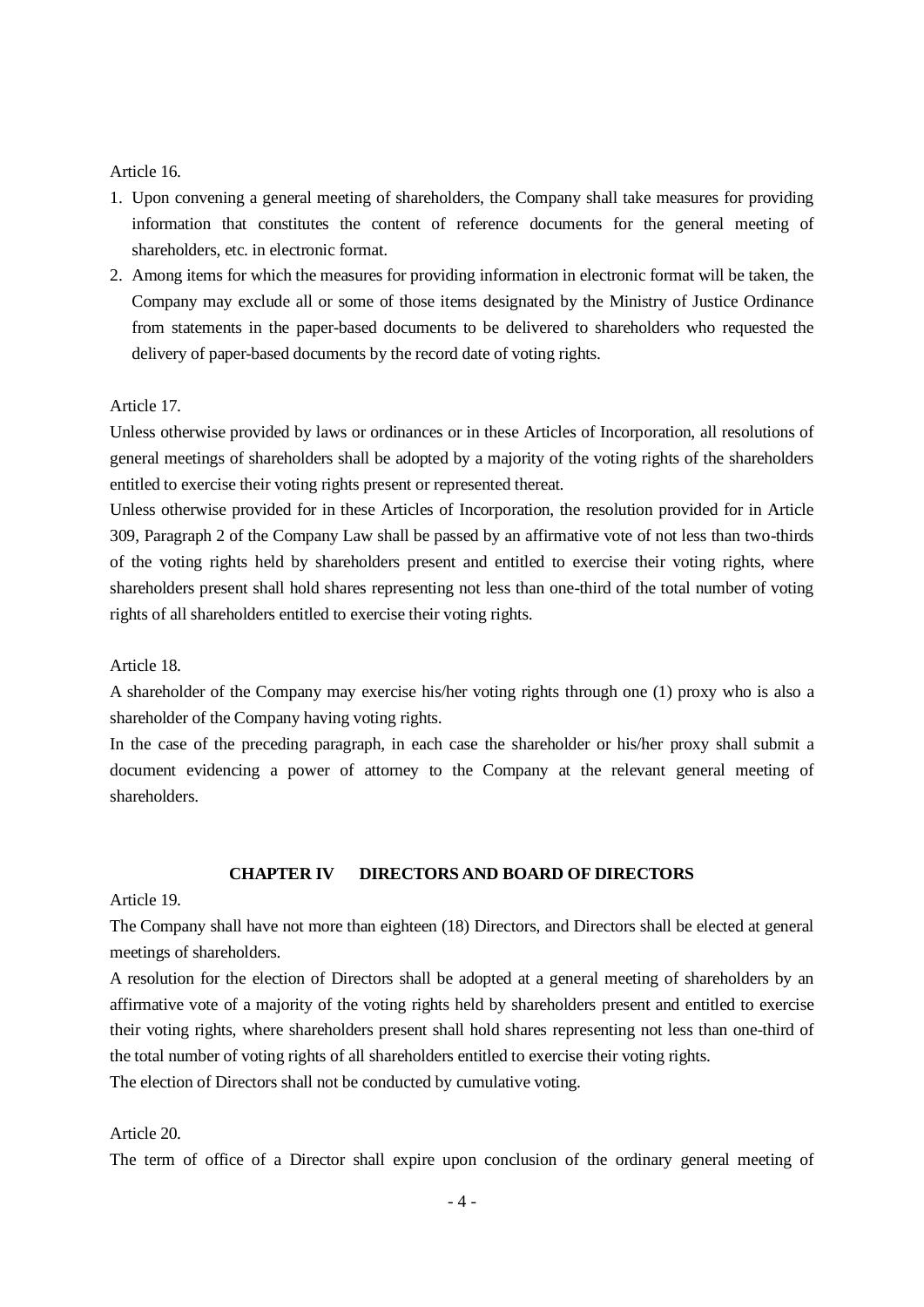shareholders held for the last business year ending within one (1) years after his/her election.

### Article 21.

The Board of Directors may, by a resolution thereof, appoint Chairman of the Board.

## Article 22.

All resolutions of the Board of Directors shall be adopted at a meeting of the Board of Directors at which a majority of the Directors are present, by a majority of the Directors present.

## Article 23.

The Chairman of the Board shall convene meetings of the Board of Directors. Should the office of the Chairman of the Board be vacant, or should he or she be unable to act, one of the other Directors shall so act in accordance with an order of priority predetermined by a resolution of the Board of Directors.

In order to convene a meeting of the Board of Directors, a notice of the meeting of the Board of Directors shall be given to each Director at least three (3) days prior to the day set for such meeting; provided, however, that such period may be shortened in case of urgency.

## Article 24.

The Chairman of the Board shall act as chairman at all meetings of the Board of Directors. Should the office of the Chairman of the Board be vacant, or should he or she be unable to act, one of the other Directors shall so act in accordance with an order of priority predetermined by a resolution of the Board of Directors.

#### Article 25.

In case all the Directors express their agreement to any matter to be resolved at the Board of Directors in writing or via an electromagnetic method, a resolution of the Board of Directors to pass the matter to be resolved shall be deemed to have been adopted to that effect.

#### Article 26.

Unless otherwise provided by laws or ordinances or in these Articles of Incorporations, the items in respect of the Board of Directors shall be governed by the Board of Directors Regulations adopted by the Board of Directors.

## Article 27.

Pursuant to the provision of Article 427, Paragraph 1 of the Company Law, the Company may enter into an agreement with each Director (excluding Executive Director, etc.) to limit his/her liability for damage arisen from failure of the performance of his/her duties; provided, however, that such limited amount shall be either a predetermined amount equal to or above ¥10 million or the minimum liability amount set forth in the relevant laws or ordinances, whichever is higher.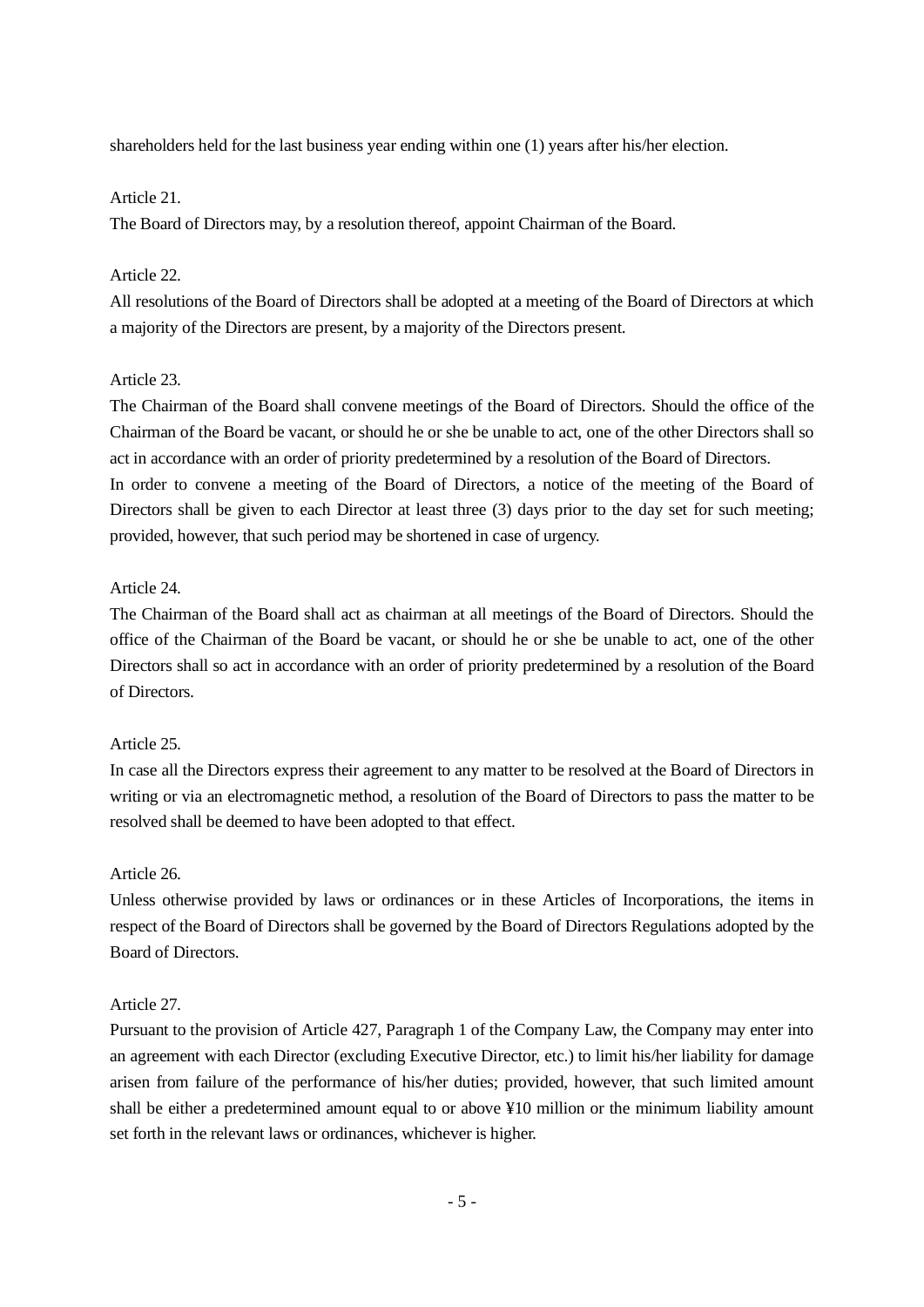# **CHAPTER V NOMINATING COMMITTEE, AUDIT COMMITTEE AND REMUNERATION COMMITTEE**

Article 28.

The members of the Nominating Committee, Audit Committee and Remuneration Committee of the Company shall be appointed from among the Directors at the Board of Directors.

Article 29.

Unless otherwise provided by laws or ordinances or in these Articles of Incorporations, the items in respect of the Nominating Committee, Audit Committee and Remuneration Committee shall be governed by the Regulations for each committee adopted by the Board of Directors.

## **CHAPTER VI CORPORATE EXECUTIVE OFFICERS**

Article 30.

Corporate Executive Officers of the Company shall be appointed at the Board of Directors.

Article 31.

The term of office of a Corporate Executive Officer shall expire at the end of the last business year ending within one (1) year after his/her appointment.

Article 32.

Corporate Executive Officers who shall represent the Company shall be appointed by a resolution of the Board of Directors.

The President and Chief Executive Officer shall be appointed by a resolution of the Board of Directors. In addition to what is provided in the preceding paragraph, the Board of Directors may, by a resolution thereof, appoint Corporate Executive Officers with special titles.

## **CHAPTER VII INDEPENDENT ACCOUNTING AUDITORS**

Article 33.

Independent Accounting Auditors shall be elected at general meetings of shareholders.

Article 34.

The term of office of Independent Accounting Auditors shall expire upon conclusion of the ordinary general meeting of shareholders held for the last business year ending within one (1) year after his/her/its election.

The Independent Accounting Auditors currently in office shall be deemed to have been reelected by the ordinary general meeting of shareholders if not specially resolved otherwise by the ordinary general meeting of shareholders provided for in the preceding paragraph.